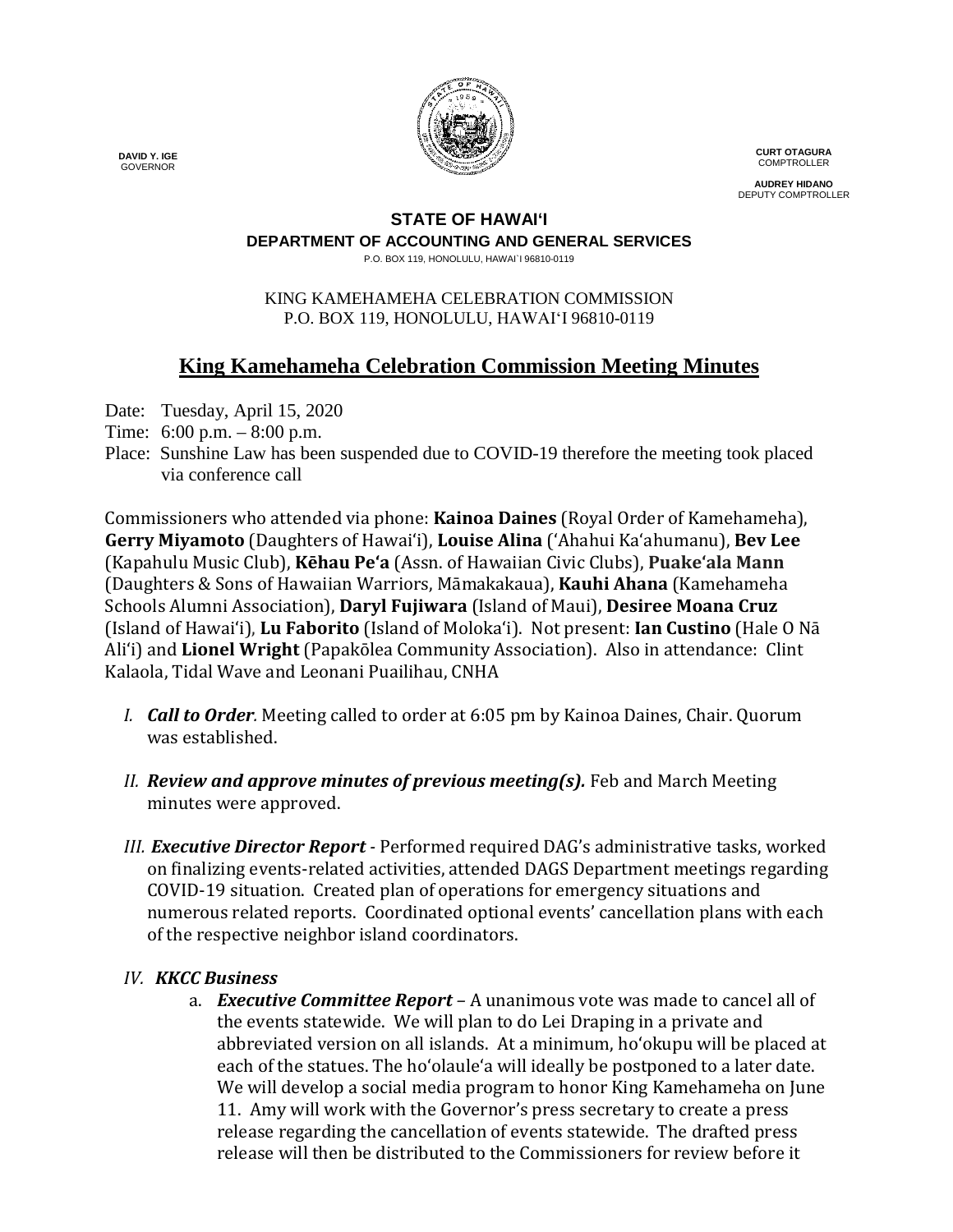moves on for Governor's approval by early next week. Amy will follow up with the neighbor islands to confirm the cancellation status as a unified entity.

- b. *Financial Update (CNHA)* CNHA provided Amy with a financial update we currently have a balance of \$18,180.77 with several reimbursements to be processed upon receipt.
- c. *Kaua'i Report –* Lyah Kama-Drake's application has been submitted to the Governor. The events on Kaua'i will be cancelled.
- d. *O`ahu Report* --

*i. Lei Draping Ceremony, (Friday, June 12, 2020, 2:30 pm – 4:30 pm)* – We received a proposal from Tidal Wave Productions to live stream the event. Once the plans around the event are determined then other promotional opportunities for the private event will be considered.

*ii. 104th Annual King Kamehameha Celebration Floral Parade (Saturday, June 13, 2020, 9:30 am – 1 pm) –* The event will be cancelled. We will attempt to secure some reimbursement funding for the Pā'ū Units.

*iii. King Kamehameha Celebration Ho'olaule'a, (Saturday, June 13, 2020, 2 pm – 8 pm)* – The event has been postponed with no specific date selected.

- e. *Moloka'i Report* Events have been cancelled. The Moloka'i Committee may opt to hold a private ceremony as well.
- f. *Maui Report* Events have been cancelled with Ho'olaule'a postponed.
- g. *Lāna'i Report* Nothing to report.
- h. *Hawai'i Island Report* (Desiree Moana Cruz)

**Hilo Statue** – Events have been cancelled.

## *i. Commission Reports*

*i. i. Legislative* – (Kēhau Pe'a) nothing to report other than Sunshine Law is presently suspended.

*ii. Statuary –* (Desiree Moana Cruz) Desiree is still working with the group in Hilo to sort out the details for the Hilo statue transfer. *iii. Retention –* (Bev Lee) Bev reported that we have not yet heard anything from Punahele Pires, the new Waimānalo Hawaiian Homestead Association Commissioner candidate. Application has been received from Jerald "Kimo" Alama Keaulana from Kapahulu Music Club. In addition, Ben Cockett and Heli Silva have been considered for the Moloka'i seat but neither has officially applied. We are awaiting word from Sharon Ibara to confirm. Leonani noted that she might know of someone on Moloka'i and will reach out. Awaiting word from Daryl on potential Maui Commissioner replacement, Jamie Moanikeala Whittle Wagner. Lionel previously said that he was not interested to continue with the commission and that he would secure a replacement. Now, however, he has shown a renewed interest to remain as a commissioner. Bev is currently working to follow up on all of these positions.

*ii. iv. Roles and Responsibilities of Commissioners –* (Kainoa Daines) The Roles and Responsibilities document will be presented and discussed at a future commission meeting.

*iii. v. Future planning –* Tabled until a future meeting.